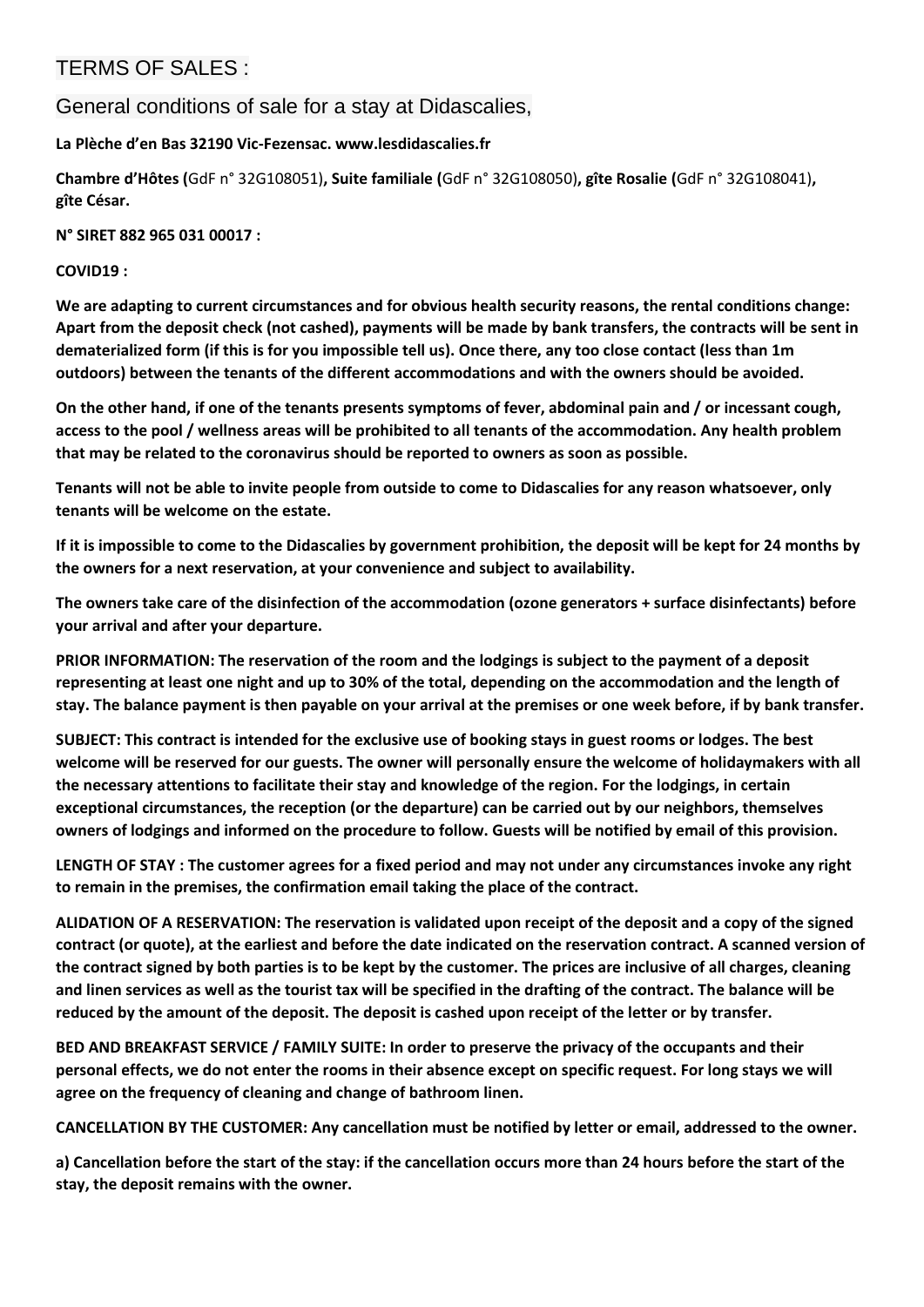**b) If the cancellation occurs less than 24 hours before the start of the stay, the deposit remains with the owner who reserves the right to claim the balance of the price of the accommodation.** 

**c) If the client does not show up before 8 p.m. on the day scheduled for the start of the stay, this contract becomes void and the owner can use his guest room or his lodgings. The deposit remains with the owner who reserves the right to claim the balance of the price of the accommodation.** 

**d) In the event of a shortened stay, the price corresponding to the cost of accommodation remains fully acquired by the owner.** 

**e) Additional services not consumed will be reimbursed.** 

**CANCELLATION BY THE OWNER: When, before the start of the stay, the owner cancels this stay, he must inform the customer by registered letter with acknowledgment of receipt. The customer will be reimbursed immediately for the sums paid.** 

**ARRIVAL: The customer must arrive on the specified day between 5:00 p.m. and 7:00 p.m. In the event of late or delayed arrival, the customer must notify the owner, so that the latter can make arrangements for hospitality.**

**BREAKFASTS & BRUNCHES and DINNERS: Meals and breakfasts are served in our large kitchen or, weather permitting, on the terrace or by the pool. Breakfasts are served between 7:30 a.m. and 10 a.m. on weekdays and between 8 a.m. and 10 a.m. on weekends. A margin of ¼ of an hour before or after this time slot is accepted, at the customer's request. Brunch is served between 10:30 a.m. and 12 p.m. Dinners are served in accordance with current hygiene standards. All our meals and breakfasts are homemade, prepared on site with quality, local and organic products. Please let us know your taste preferences and any food intolerances (the updated list of allergens is displayed).** 

**CONSUMPTION AND SALE OF ALCOHOL: We have a large catering license and a take-out license, which allow us to serve alcohol, in reasonable quantities, during the meals you order from us. On the other hand, we are prohibited from selling alcohol to you to consume on site apart from a meal or packed lunch, which we have served to you. Under these conditions, only take-away is possible. We remind you that the sale and consumption of alcohol is restricted to adults.** 

**PAYMENT OF THE BALANCE: The balance is to be paid, at the latest, on arrival at the owner's place. Consumption and additional services not mentioned in the contract or the estimate, will be paid at the end of the stay to the owner, or during the stay, depending on the services.** 

**FAMILY RATE (FAMILY SUITE): The family rate can be applied to the Family Suite if the adult (s) are accompanied by children under 12 years old.** 

**TOURIST TAX: The tourist tax is a local tax that the customer must pay to the owner who then transfers it to the public treasury.** 

## **USE OF PLACES, KNOWLEDGE TO LIVE TOGETHER:**

**a) The client must respect the peaceful character of the premises and make use of them in accordance with their destination. Respect for a certain art of living is required of all guests to guarantee the tranquility of the place and the comfort of its guests. No meals can be taken in the room.** 

**b) The host undertakes to return the room or the cottages in good condition and must declare any damage for which he may be responsible and assume the repair.** 

**c) All rentals are non-smoking, with the exception of outdoor common areas and if this does not disturb other people present. Smokers agree not to leave cigarette ends in green spaces and to manage the ashtrays left at their disposal (an outdoor bin is left at your disposal). Due to the risk of fire, smoking is not permitted in the Gazebo.**